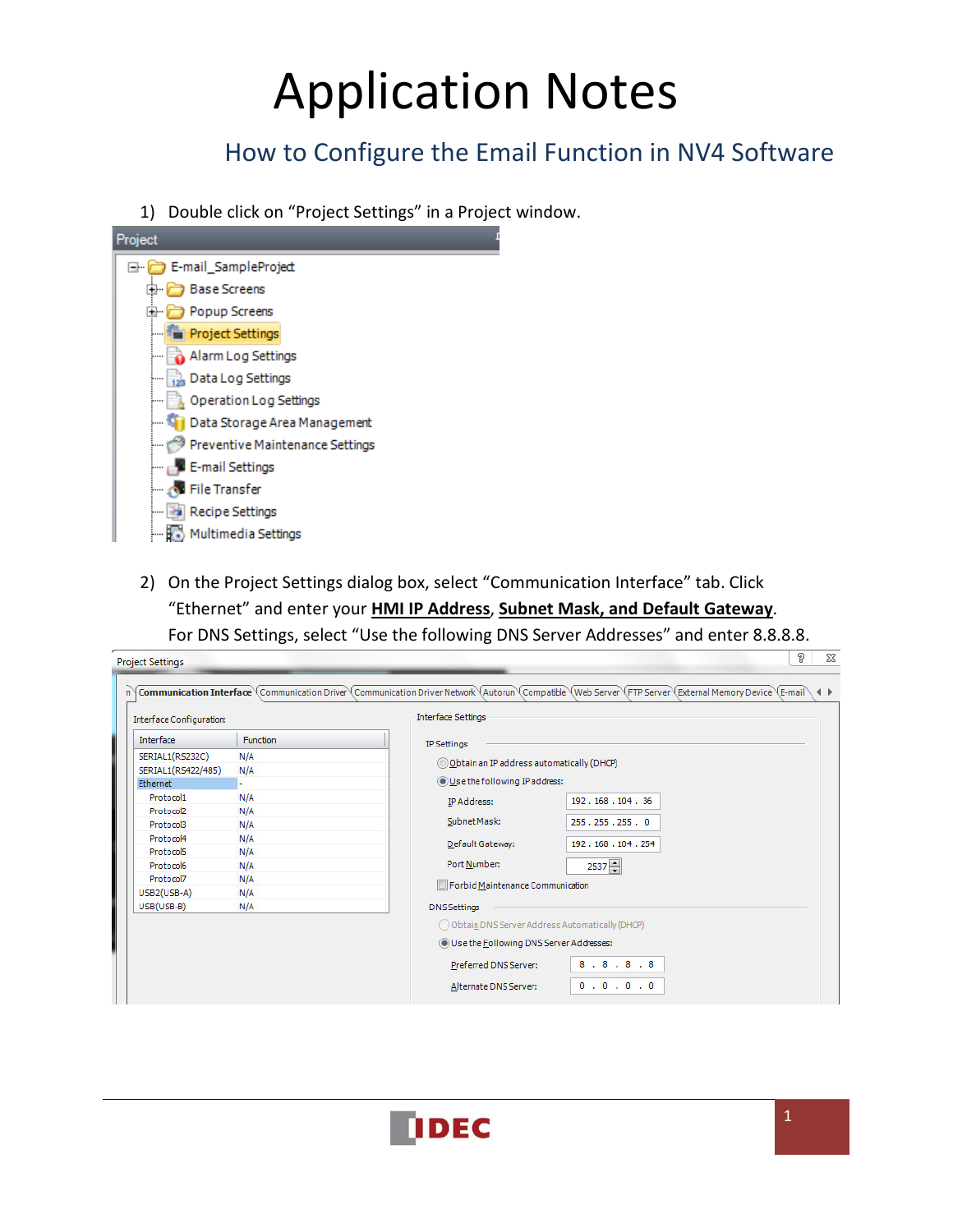3) On the upper right of the Project Setting properties, click the right arrow to see the "Email" tab.

| <b>General Setting</b>                                |                 |                                                                                |                       |  |
|-------------------------------------------------------|-----------------|--------------------------------------------------------------------------------|-----------------------|--|
| Outgoing mailserver (SMTP):                           |                 |                                                                                |                       |  |
| O Host Name                                           | smtp.gmail.com  |                                                                                | (LKR 0000 - LKR 0020) |  |
| O IP Address                                          | 0.0.0.0.0       |                                                                                |                       |  |
| Outgoing mail server (SMTP) port number:              |                 | ÷<br>465                                                                       | (LKR 0021)            |  |
| Sender E-mail Address:                                |                 | IDECHMI@gmail.com                                                              | (LKR 0022 - LKR 0042) |  |
| Sender Name:                                          |                 | <b>IDEC</b>                                                                    | (LKR 0043 - LKR 0063) |  |
| Use secure connection (SSL)                           |                 |                                                                                | (LKR 0107)            |  |
| <b>Authentication Setting</b>                         |                 |                                                                                |                       |  |
| Require authentication (LOGIN) to send E-mail         |                 |                                                                                | (LKR 0064)            |  |
| Account Name:                                         |                 | IDECHMI@gmail.com                                                              | (LKR 0065 - LKR 0085) |  |
| Password:                                             |                 | ***********                                                                    | (LKR 0086 - LKR 0106) |  |
| <b>Advanced Setting</b>                               |                 |                                                                                |                       |  |
|                                                       | <b>LKR 0000</b> | Specify General setting and Authentication setting by Value of Device Address: |                       |  |
| <b>Top Device Address:</b>                            |                 | $\ddot{\phantom{a}}$                                                           |                       |  |
| Copy the settings as default value to Device Address: |                 | LM 0000                                                                        | $\cdots$              |  |
|                                                       |                 |                                                                                |                       |  |
|                                                       |                 |                                                                                |                       |  |
|                                                       |                 |                                                                                |                       |  |
|                                                       |                 |                                                                                |                       |  |
|                                                       |                 |                                                                                |                       |  |

#### A. **General Setting:**

- Outgoing mail Server (SMTP): Enter either Host Name or the IP address of the outgoing mail server. For Gmail host name, enter smtp.gmail.com. For Yahoo mail host name, enter plus.smtp.mail.yahoo.com
- $\triangleright$  Outgoing mail server Port number: Enter 465
- $\triangleright$  Sender Email Address: Enter an email address of the sender
- $\triangleright$  Sender Name: Enter the name of the sender
- Use Secure Connection (SSL) : Enable this checkbox
- B. **Authentication Setting:** It's required when the outgoing mail server (SMTP) is protected by the account authentication.
	- $\triangleright$  Account Name: Enter your email address
	- $\triangleright$  Password: Your email password

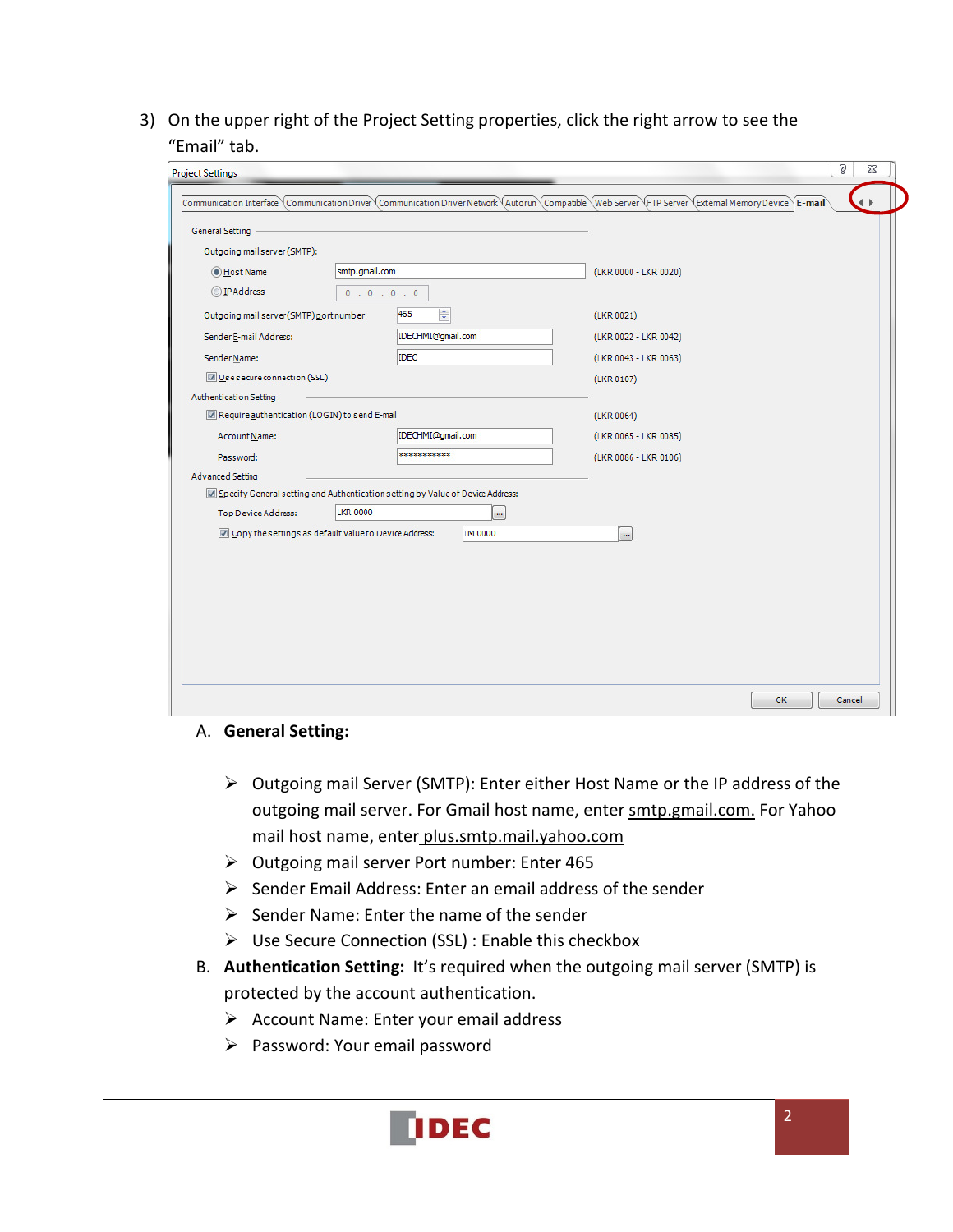### C. **Advanced Setting:**

- $\triangleright$  Check the checkbox of the "Specify General setting ..Address" and assign a device address if you want to designate the dynamic data with the data register addresses.
- $\triangleright$  Check the checkbox "Copy the settings... Address" and assign a bit if you want to copy the predefined data to the assigned data register addresses.

After entering the parameters, click the OK button to close the Project Settings.

4) Next, configure the "Email Setting" dialog box. It is located under Configuration tab or Project Window.



5) Configure the E-mail function by completing the "Trigger Condition" and "Email content"

Up to 255 email templates can be configured to multiple recipients. The total number of To, CC and Bcc email addresses is 100. Dynamic PLC/HMI values can be incorporated in the email body.

Screenshot, Alarm Log, Data Log, and Operation Log file can be attached in the email.

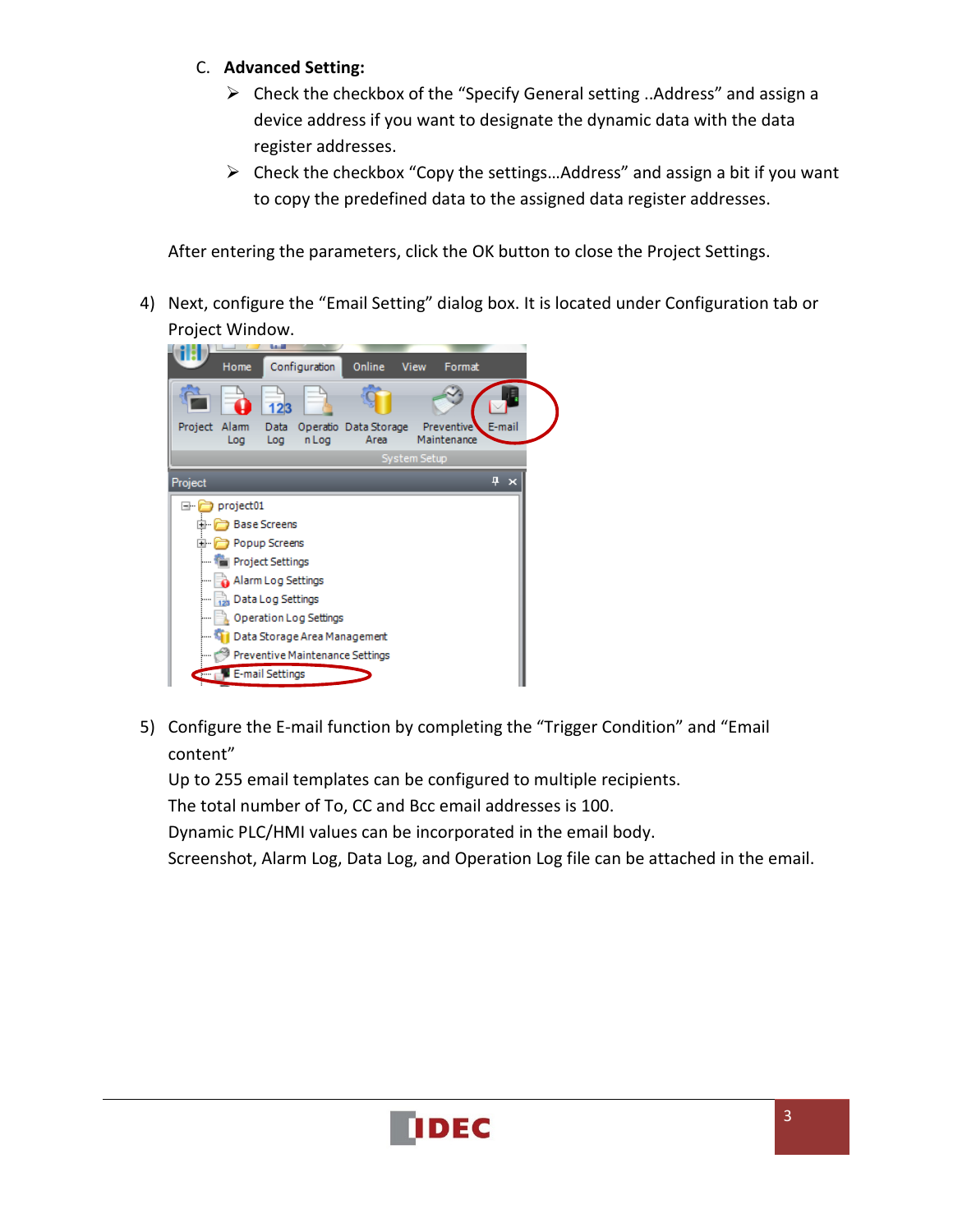| <b>E-mail Settings</b> |                         |       |                     |                |   | $\sqrt{2}$<br>$\mathbf{x}$                                                              |
|------------------------|-------------------------|-------|---------------------|----------------|---|-----------------------------------------------------------------------------------------|
|                        | a B X<br>Number: 1      |       |                     |                |   |                                                                                         |
| No.                    | E-mail Function Subject |       | <b>Trigger Type</b> | <b>Trigger</b> | A | <b>E-mail Function</b>                                                                  |
| $\mathbf{1}$           | Enable                  | Alert | Rising-edge         | [0:M 00000]    |   | <b>O</b> Enable<br><b>ODisable</b>                                                      |
| $\overline{2}$         | <b>Enable</b>           |       |                     |                | Ξ | Report when E-mail has been sent:<br>LM 0001<br>m                                       |
| 3                      | Enable                  |       |                     |                |   | $\overline{\phantom{0}}$<br>European(ISO8859-1)<br>Character Set:                       |
| 4                      | Enable                  |       |                     |                |   | <b>Trigger Condition</b>                                                                |
| 5                      | Enable                  |       |                     |                |   |                                                                                         |
| 6                      | Enable                  |       |                     |                |   | $\overline{\phantom{0}}$<br><b>UBIN16(W)</b><br>Trigger Type: Rising-edge<br>Data Type: |
| $\overline{7}$         | Enable                  |       |                     |                |   | [0:M 00000]<br>Device Address:<br>$\overline{\phantom{a}}$                              |
| 8                      | Enable                  |       |                     |                |   | E-mail content                                                                          |
| 9                      | Enable                  |       |                     |                |   | linda@idec.com; 0:D 00000                                                               |
| 10                     | Enable                  |       |                     |                |   | $\hat{=}$<br><b>To</b>                                                                  |
| 11                     | Enable                  |       |                     |                |   | $\hat{=}$<br>Cc                                                                         |
| 12                     | Enable                  |       |                     |                |   | $\blacktriangle$<br>Bcc                                                                 |
| 13                     | Enable                  |       |                     |                |   |                                                                                         |
| 14                     | Enable                  |       |                     |                |   | Alert<br>Subject:                                                                       |
| 15                     | Enable                  |       |                     |                |   | Alarm 1 is ON !!!                                                                       |
| 16                     | Enable                  |       |                     |                |   | {0:D 00000(Dec,F,10,2)}                                                                 |
| 17                     | Enable                  |       |                     |                |   |                                                                                         |
| 18                     | Enable                  |       |                     |                |   | {0:D 00100(Hex, W, 4)}                                                                  |
| 19                     | Enable                  |       |                     |                |   | {0:D 00200(Char,64)}                                                                    |
| 20                     | Enable                  |       |                     |                |   |                                                                                         |
| 21                     | Enable                  |       |                     |                |   |                                                                                         |
| 22                     | Enable                  |       |                     |                |   |                                                                                         |
| 23                     | Enable                  |       |                     |                |   |                                                                                         |
| 24                     | Enable                  |       |                     |                |   |                                                                                         |
| 25                     | Enable                  |       |                     |                |   |                                                                                         |
| 26                     | Enable                  |       |                     |                |   | Insert Value of Device Address<br>Attach Files                                          |
| 27                     | Enable                  |       |                     |                |   | OK<br>Cancel                                                                            |
|                        |                         |       |                     |                |   |                                                                                         |

To insert PLC/HMI data register addresses in the email body to display dynamic data, click "Insert Value of Device Address" on the Email Settings

| <b>Insert Value of Device Address</b> |                                    | P      | $\mathbf{x}$ |
|---------------------------------------|------------------------------------|--------|--------------|
| Reference Device Address:             | $\square$<br>1:D 00000             |        |              |
| Display Type                          |                                    |        |              |
| <b>O</b> Decimal                      |                                    |        |              |
| Hexadecimal                           |                                    |        |              |
| © Character                           |                                    |        |              |
| Data Format                           |                                    |        |              |
| Data Type:                            | <b>UBIN16(W)</b><br>$\blacksquare$ |        |              |
| Digits:                               | $5 -$                              |        |              |
| Display Floating Point                |                                    |        |              |
| Floating Digits:                      | $1\frac{4}{7}$                     |        |              |
|                                       |                                    |        |              |
|                                       | <b>OK</b>                          | Cancel |              |

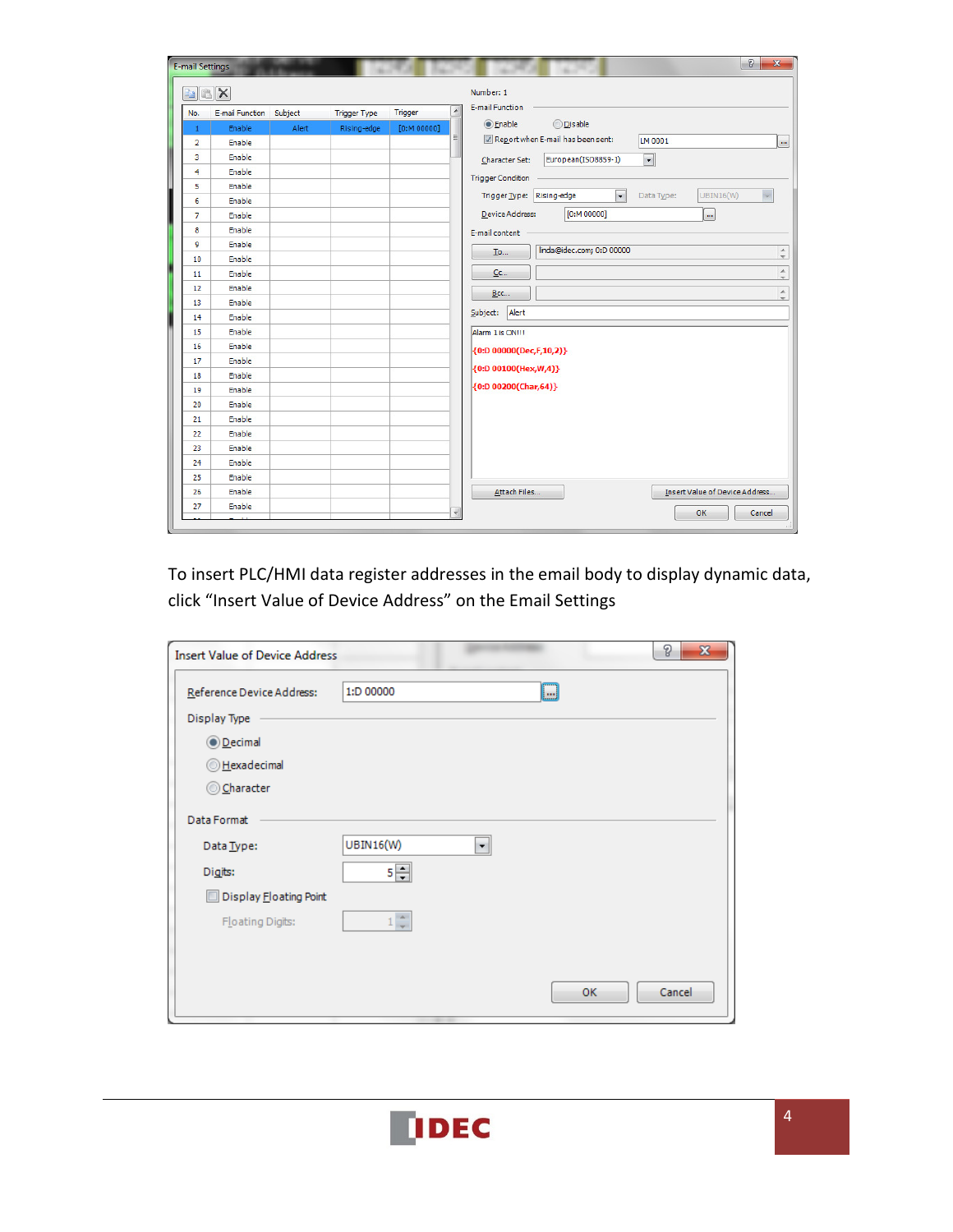To attach file in the email, click "Attach Files…."on the Email Settings. A Screenshot, Alarm Log Files, Data Log Files and Operation Log Files can be attached in the email.

| <b>Attach Files</b>                                                                        |                                                 |        |             | P<br>$\mathbf{x}$ |
|--------------------------------------------------------------------------------------------|-------------------------------------------------|--------|-------------|-------------------|
| Select attached file.                                                                      |                                                 |        |             |                   |
| Screenshot                                                                                 |                                                 |        |             |                   |
| Alarm Log Files                                                                            |                                                 |        |             |                   |
| Output Format                                                                              |                                                 |        |             |                   |
| O Output Channel Number, Message, Occurrence Time, Recovery Time and Confirmaton Time      |                                                 |        |             |                   |
| O Output Channel Number, Message, State and Time                                           |                                                 |        |             |                   |
| Range of Blocks                                                                            |                                                 |        |             |                   |
| $\odot$ All                                                                                |                                                 |        |             |                   |
| Specify block number:                                                                      |                                                 |        |             |                   |
| Specify block numbers by delimiting with commalike 1,3,6 or range of blocks like 4-8.      |                                                 |        |             |                   |
| Specify a period of time:<br>From                                                          | $23 -$<br>hours                                 | $59 -$ | minutes ago |                   |
| Specify the maximum number of items:                                                       | $1024$ $-$<br>items                             |        |             |                   |
| Data Log Files                                                                             |                                                 |        |             |                   |
| Channel Number:                                                                            |                                                 |        |             |                   |
| Specify channel numbers by delimiting with comma like 1,3,6 or range of channels like 4-8. |                                                 |        |             |                   |
| Specify a period of time:<br>From                                                          | $23$ $\degree$<br>hours                         | $59 -$ | minutes ago |                   |
| Specify the maximum number of items:                                                       | $1024$ $-$<br>items                             |        |             |                   |
| Operation Log Files                                                                        |                                                 |        |             |                   |
| Specify a period of time:<br>From                                                          | $23 -$<br>hours                                 | $59 -$ | minutes ago |                   |
| Specify the maximum number of items:                                                       | $1024$ <sup><math>\degree</math></sup><br>items |        |             |                   |
|                                                                                            |                                                 |        | OK          | Cancel            |
|                                                                                            |                                                 |        |             |                   |

#### ■ Attachment

The maximum number of attachments is 23 total for Screenshot, Alarm Log files, Data Log files, and Operation Log files.

However, the number of files that can be attached varies based on the file.

Screenshot: 1 max. Alarm Log file: 1 max. Data Log file: 20 max. Operation Log file: 1 max.

When you are done with the settings, click OK button to close the E-mail Settings dialog box.